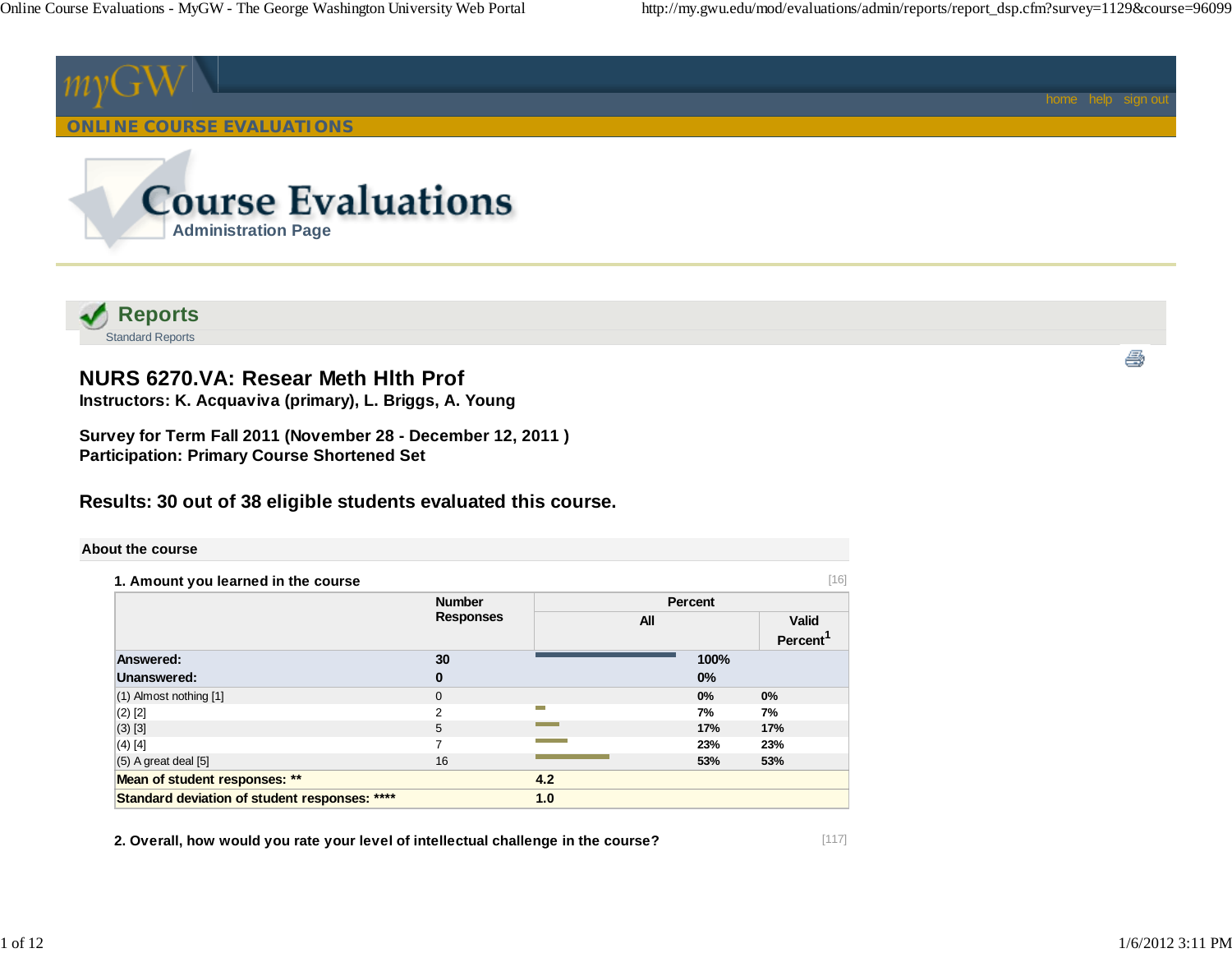|                                               | <b>Number</b>    | Percent          |      |                      |
|-----------------------------------------------|------------------|------------------|------|----------------------|
|                                               | <b>Responses</b> | All              |      | <b>Valid</b>         |
|                                               |                  |                  |      | Percent <sup>1</sup> |
| Answered:                                     | 30               |                  | 100% |                      |
| Unanswered:                                   | 0                |                  | 0%   |                      |
| (1) Not at all challenged [1]                 | 0                |                  | 0%   | 0%                   |
| $(2)$ [2]                                     | 2                | <b>The State</b> | 7%   | 7%                   |
| $(3)$ [3]                                     | 3                |                  | 10%  | 10%                  |
| $(4)$ [4]                                     | 9                |                  | 30%  | 30%                  |
| (5) Very challenged [5]                       | 16               |                  | 53%  | 53%                  |
| Mean of student responses: **                 |                  | 4.3              |      |                      |
| Standard deviation of student responses: **** |                  | 0.9              |      |                      |

### **3. Amount of effort / work required was:**

|                                               | <b>Number</b>    |            | <b>Percent</b> |                                |
|-----------------------------------------------|------------------|------------|----------------|--------------------------------|
|                                               | <b>Responses</b> | <b>All</b> |                | <b>Valid</b><br><b>Percent</b> |
| Answered:                                     | 30               |            | 100%           |                                |
| Unanswered:                                   | 0                |            | $0\%$          |                                |
| $(1)$ Very little $[1]$                       | $\mathbf{0}$     |            | 0%             | 0%                             |
| $(2)$ [2]                                     |                  |            | 3%             | 3%                             |
| $(3)$ [3]                                     |                  |            | 3%             | 3%                             |
| $(4)$ [4]                                     | 6                |            | 20%            | 20%                            |
| $(5)$ A great deal $[5]$                      | 22               |            | 73%            | 73%                            |
| Not applicable / No opinion [x]               | 0                |            | 0%             | $\sim$                         |
| Mean of student responses: **                 |                  | 4.6        |                |                                |
| Standard deviation of student responses: **** |                  | 0.7        |                |                                |

## **4. Overall, how would you rate your level of engagement in the subject matter?**

|                                               | <b>Number</b>    |     | Percent |                      |
|-----------------------------------------------|------------------|-----|---------|----------------------|
|                                               | <b>Responses</b> | All |         | <b>Valid</b>         |
|                                               |                  |     |         | Percent <sup>1</sup> |
| Answered:                                     | 30               |     | 100%    |                      |
| Unanswered:                                   | 0                |     | 0%      |                      |
| (1) Not at all engaged [1]                    | $\mathbf 0$      |     | 0%      | $0\%$                |
| $(2)$ [2]                                     | 4                |     | 13%     | 13%                  |
| $(3)$ [3]                                     | $\overline{4}$   |     | 13%     | 13%                  |
| $(4)$ [4]                                     | 9                |     | 30%     | 30%                  |
| (5) Very engaged [5]                          | 13               |     | 43%     | 43%                  |
| Mean of student responses: **                 |                  | 4.0 |         |                      |
| Standard deviation of student responses: **** |                  | 1.0 |         |                      |

**5. Increased conceptual understanding and/or critical thinking.**

[118]

[123]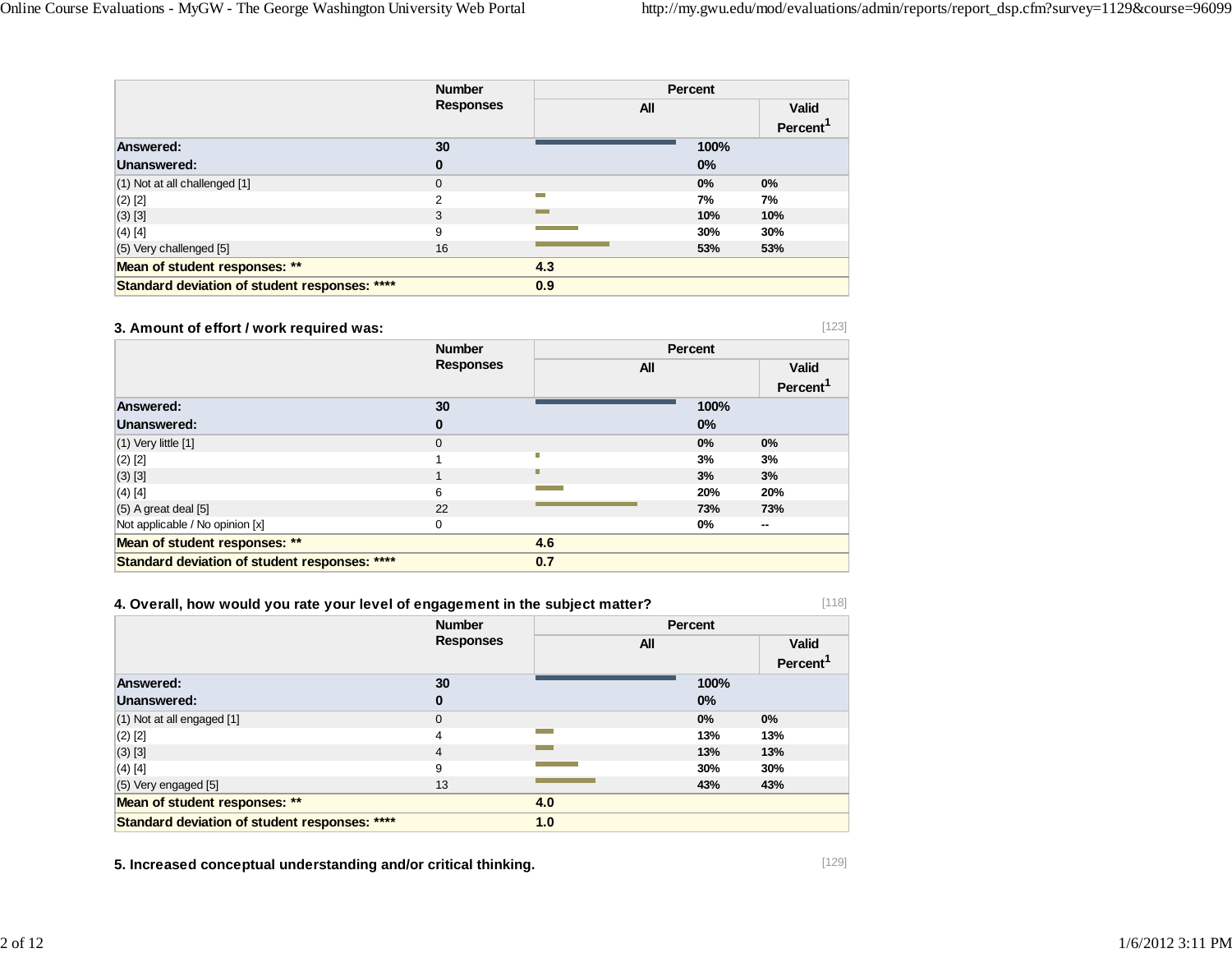|                                               | <b>Number</b><br><b>Responses</b> | Percent           |       |                                      |
|-----------------------------------------------|-----------------------------------|-------------------|-------|--------------------------------------|
|                                               |                                   | All               |       | <b>Valid</b><br>Percent <sup>1</sup> |
| Answered:                                     | 30                                |                   | 100%  |                                      |
| Unanswered:                                   | 0                                 |                   | 0%    |                                      |
| $(1)$ Not at all $[1]$                        | 0                                 |                   | 0%    | 0%                                   |
| $(2)$ [2]                                     | 3                                 | المنابعة المتوازن | 10%   | 10%                                  |
| $(3)$ [3]                                     | 2                                 | m.                | 7%    | 7%                                   |
| $(4)$ [4]                                     | 10                                |                   | 33%   | 33%                                  |
| $(5)$ A great deal $[5]$                      | 15                                |                   | 50%   | 50%                                  |
| Not applicable / No opinion [x]               | 0                                 |                   | $0\%$ | $\sim$                               |
| Mean of student responses: **                 |                                   | 4.2               |       |                                      |
| Standard deviation of student responses: **** |                                   | 1.0               |       |                                      |

#### **6. Course content was organized in a manner that facilitated learning.**

|                                               | <b>Number</b>    |     | Percent |                      |  |
|-----------------------------------------------|------------------|-----|---------|----------------------|--|
|                                               | <b>Responses</b> | All |         | <b>Valid</b>         |  |
|                                               |                  |     |         | Percent <sup>1</sup> |  |
| Answered:                                     | 30               |     | 100%    |                      |  |
| Unanswered:                                   | 0                |     | 0%      |                      |  |
| $(1)$ Not at all $[1]$                        | $\mathbf 0$      |     | 0%      | 0%                   |  |
| $(2)$ [2]                                     |                  | П   | 3%      | 3%                   |  |
| $(3)$ [3]                                     | $\overline{2}$   | −   | 7%      | 7%                   |  |
| $(4)$ [4]                                     | 5                |     | 17%     | 17%                  |  |
| (5) Completely [5]                            | 22               |     | 73%     | 73%                  |  |
| Not applicable / No opinion [x]               | 0                |     | 0%      | $\sim$               |  |
| Mean of student responses: **                 |                  | 4.6 |         |                      |  |
| Standard deviation of student responses: **** |                  | 0.8 |         |                      |  |

**7. Number of hours per week outside of class typically spent doing readings, assignments, reviewing notes, writing papers, studying for exams**

|                            | <b>Number</b>    | Percent |       |                      |
|----------------------------|------------------|---------|-------|----------------------|
|                            | <b>Responses</b> | All     |       |                      |
|                            |                  |         |       | Percent <sup>1</sup> |
| Answered:                  | 30               |         | 100%  |                      |
| Unanswered:                | 0                |         | $0\%$ |                      |
| Less than one hour or none | $\mathbf 0$      |         | 0%    | $\sim$               |
| 1-2 hours                  | 3                | m.      | 10%   | --                   |
| 3-4 hours                  | 7                |         | 23%   | $\sim$               |
| 5-6 hours                  | 9                |         | 30%   | $\sim$               |
| 7-8 hours                  | 10               |         | 33%   | $\sim$               |
| $9-10$ hours               |                  | п       | 3%    | --                   |
| More than 10 hours         | 0                |         | 0%    | $\sim$               |

[15]

[122]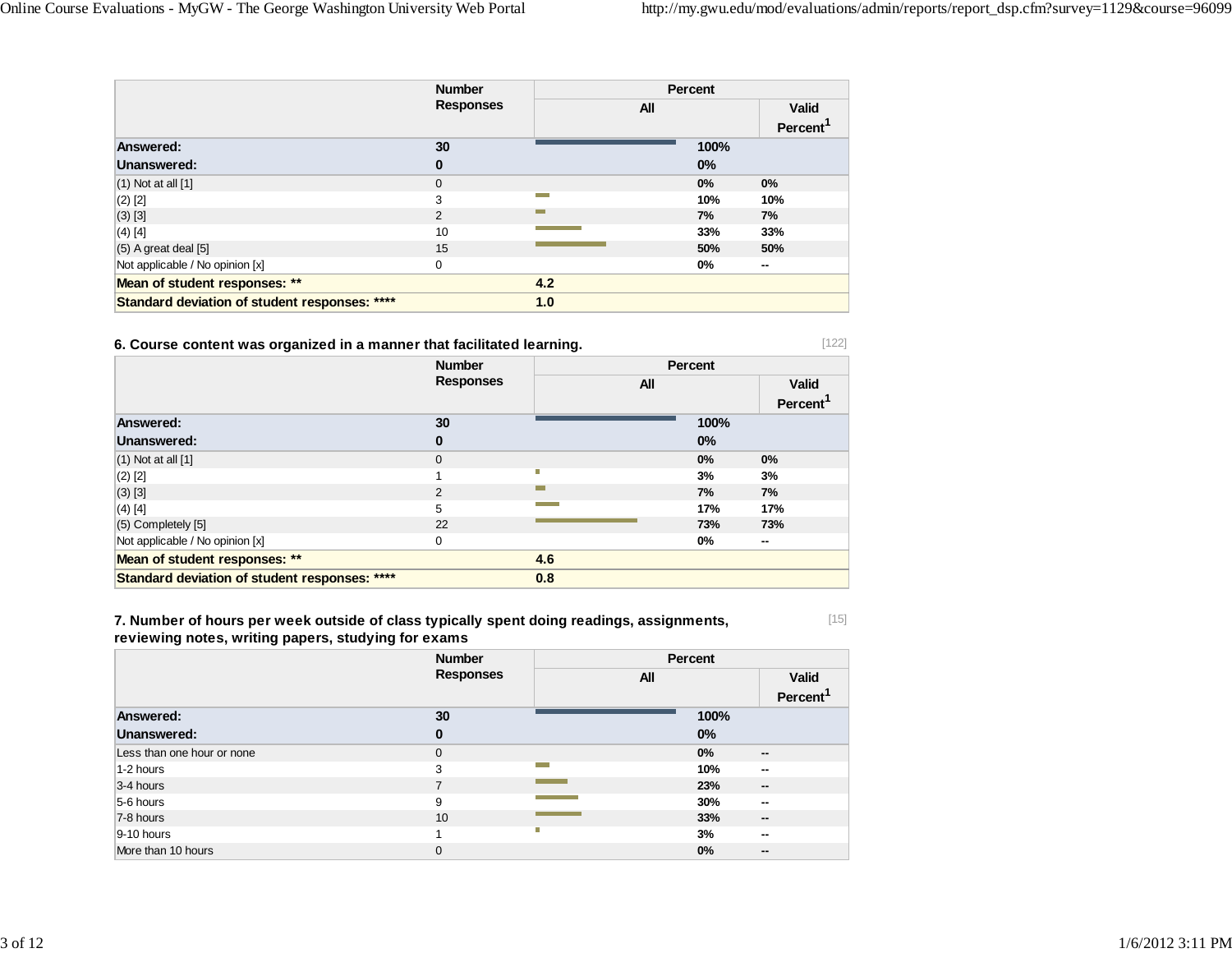| 8. Overall rating of the course               |                  |                  |         | [680]                                |
|-----------------------------------------------|------------------|------------------|---------|--------------------------------------|
|                                               | <b>Number</b>    |                  | Percent |                                      |
|                                               | <b>Responses</b> | All              |         | <b>Valid</b><br>Percent <sup>1</sup> |
| <b>Answered:</b>                              | 30               |                  | 100%    |                                      |
| Unanswered:                                   | 0                |                  | 0%      |                                      |
| $(1)$ Poor $[1]$                              | 0                |                  | $0\%$   | 0%                                   |
| $(2)$ [2]                                     | 2                | <b>The State</b> | 7%      | 7%                                   |
| $(3)$ [3]                                     | $\mathbf{1}$     |                  | 3%      | 3%                                   |
| $(4)$ [4]                                     | 11               |                  | 37%     | 37%                                  |
| $(5)$ Excellent $[5]$                         | 16               |                  | 53%     | 53%                                  |
| Mean of student responses: **                 |                  | 4.4              |         |                                      |
| Standard deviation of student responses: **** |                  | 0.8              |         |                                      |

#### **About the instructor**

| 9. Was knowledgeable about the subject and course material. |                  |     |         |              |
|-------------------------------------------------------------|------------------|-----|---------|--------------|
|                                                             | <b>Number</b>    |     | Percent |              |
|                                                             | <b>Responses</b> | All |         | <b>Valid</b> |
|                                                             |                  |     |         | Percent      |
| Answered:                                                   | 30               |     | 100%    |              |
| Unanswered:                                                 | 0                |     | $0\%$   |              |
| (1) Not at all knowledgeable [1]                            | $\Omega$         |     | 0%      | 0%           |
| $(2)$ [2]                                                   | $\Omega$         |     | $0\%$   | $0\%$        |
| $(3)$ [3]                                                   | 2                | m.  | 7%      | 7%           |
| $(4)$ [4]                                                   | 3                |     | 10%     | 10%          |
| (5) Very knowledgeable [5]                                  | 25               |     | 83%     | 83%          |
| Not applicable / No opinion [x]                             | 0                |     | $0\%$   | --           |
| Mean of student responses: **                               |                  | 4.8 |         |              |
| Standard deviation of student responses: ****               |                  | 0.6 |         |              |

## **10. Accessibility outside of class.**

[134]

|                                   | <b>Number</b>    | Percent         |      |                      |
|-----------------------------------|------------------|-----------------|------|----------------------|
|                                   | <b>Responses</b> | All             |      | <b>Valid</b>         |
|                                   |                  |                 |      | Percent <sup>1</sup> |
| Answered:                         | 30               |                 | 100% |                      |
| Unanswered:                       | 0                |                 | 0%   |                      |
| $(1)$ Not at all accessible $[1]$ | $\overline{2}$   | m.              | 7%   | 7%                   |
| $(2)$ [2]                         | $\Omega$         |                 | 0%   | 0%                   |
| $(3)$ [3]                         |                  | п               | 3%   | 3%                   |
| $(4)$ [4]                         | 3                | <b>Contract</b> | 10%  | 10%                  |
| $(5)$ Very accessible $[5]$       | 23               |                 | 77%  | 79%                  |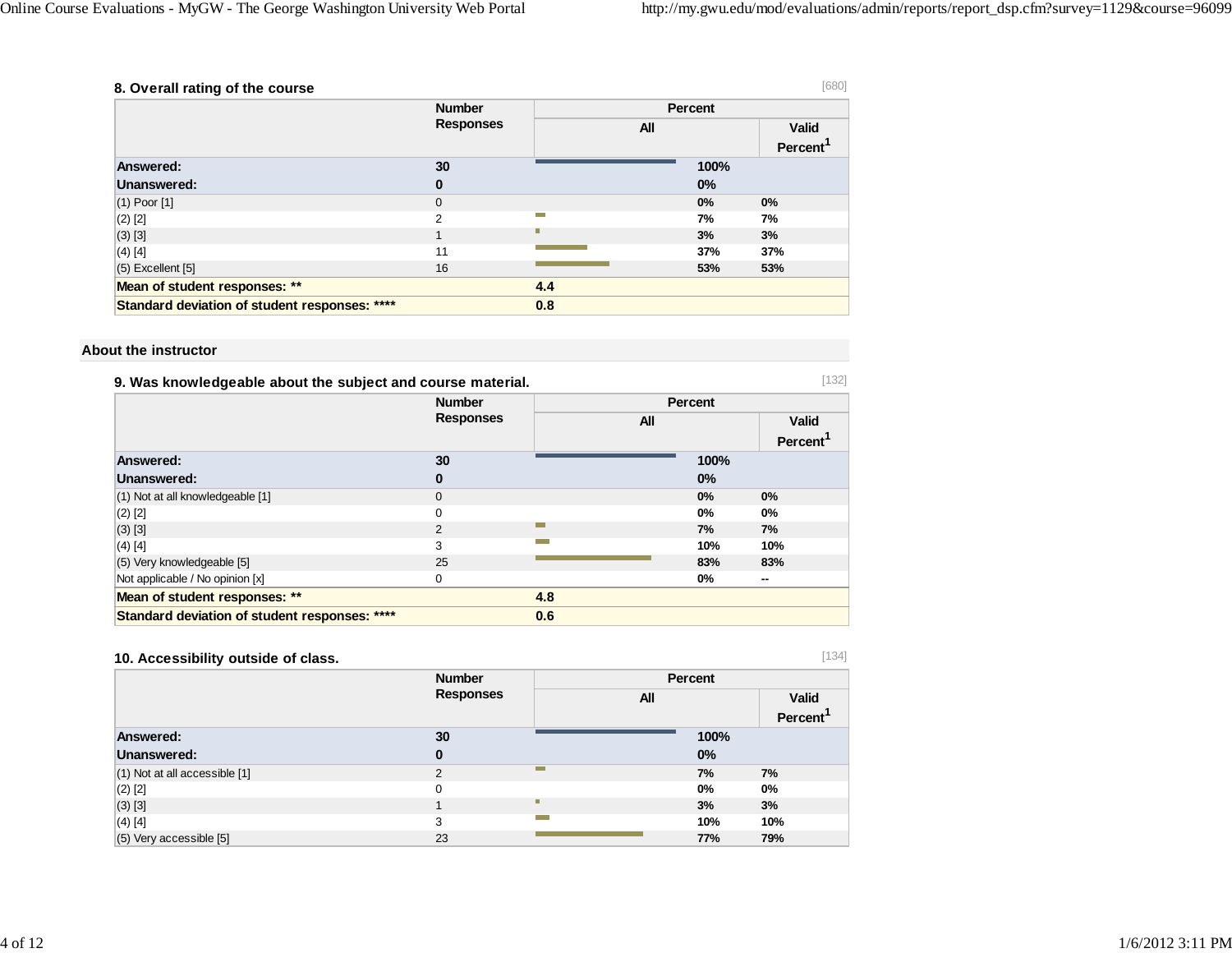| Not applicable / No opinion [x]               |  | 3% | $-$ |
|-----------------------------------------------|--|----|-----|
| Mean of student responses: **                 |  |    |     |
| Standard deviation of student responses: **** |  |    |     |

#### **11. Enthusiasm for topic/subject.**

|                                               | <b>Number</b>    |     | <b>Percent</b> |                      |
|-----------------------------------------------|------------------|-----|----------------|----------------------|
|                                               | <b>Responses</b> | All |                | <b>Valid</b>         |
|                                               |                  |     |                | Percent <sup>1</sup> |
| Answered:                                     | 30               |     | 100%           |                      |
| Unanswered:                                   | 0                |     | 0%             |                      |
| (1) Not at all enthusiastic [1]               | $\Omega$         |     | 0%             | 0%                   |
| $(2)$ [2]                                     |                  | П   | 3%             | 3%                   |
| $(3)$ [3]                                     |                  |     | 3%             | 3%                   |
| $(4)$ [4]                                     | 5                |     | 17%            | 17%                  |
| (5) Very enthusiastic [5]                     | 23               |     | 77%            | 77%                  |
| Not applicable / No opinion [x]               | 0                |     | 0%             | --                   |
| Mean of student responses: **                 |                  | 4.7 |                |                      |
| Standard deviation of student responses: **** |                  | 0.7 |                |                      |

### **12. Designed and used fair grading procedures.**

|                                               | <b>Number</b><br><b>Responses</b> |            | Percent |                      |
|-----------------------------------------------|-----------------------------------|------------|---------|----------------------|
|                                               |                                   | <b>All</b> |         | <b>Valid</b>         |
|                                               |                                   |            |         | Percent <sup>1</sup> |
| Answered:                                     | 30                                |            | 100%    |                      |
| Unanswered:                                   | 0                                 |            | 0%      |                      |
| $(1)$ Not at all fair $[1]$                   | $\mathbf{0}$                      |            | 0%      | 0%                   |
| $(2)$ [2]                                     |                                   | П          | 3%      | 3%                   |
| $(3)$ [3]                                     |                                   | п          | 3%      | 3%                   |
| $(4)$ [4]                                     | 3                                 |            | 10%     | 10%                  |
| $(5)$ Very fair $[5]$                         | 25                                |            | 83%     | 83%                  |
| Not applicable / No opinion [x]               | 0                                 |            | 0%      | --                   |
| Mean of student responses: **                 |                                   | 4.7        |         |                      |
| Standard deviation of student responses: **** |                                   | 0.7        |         |                      |

## **13. Provided adequate feedback on exams/papers/performance.**

|                      | <b>Number</b><br><b>Responses</b> | Percent    |       |                      |
|----------------------|-----------------------------------|------------|-------|----------------------|
|                      |                                   | <b>All</b> |       | <b>Valid</b>         |
|                      |                                   |            |       | Percent <sup>'</sup> |
| Answered:            | 30                                |            | 100%  |                      |
| Unanswered:          | 0                                 |            | 0%    |                      |
| (1) Not adequate [1] |                                   | г          | 3%    | 3%                   |
| $(2)$ $[2]$          |                                   |            | $0\%$ | 0%                   |

[133]

[135]

[136]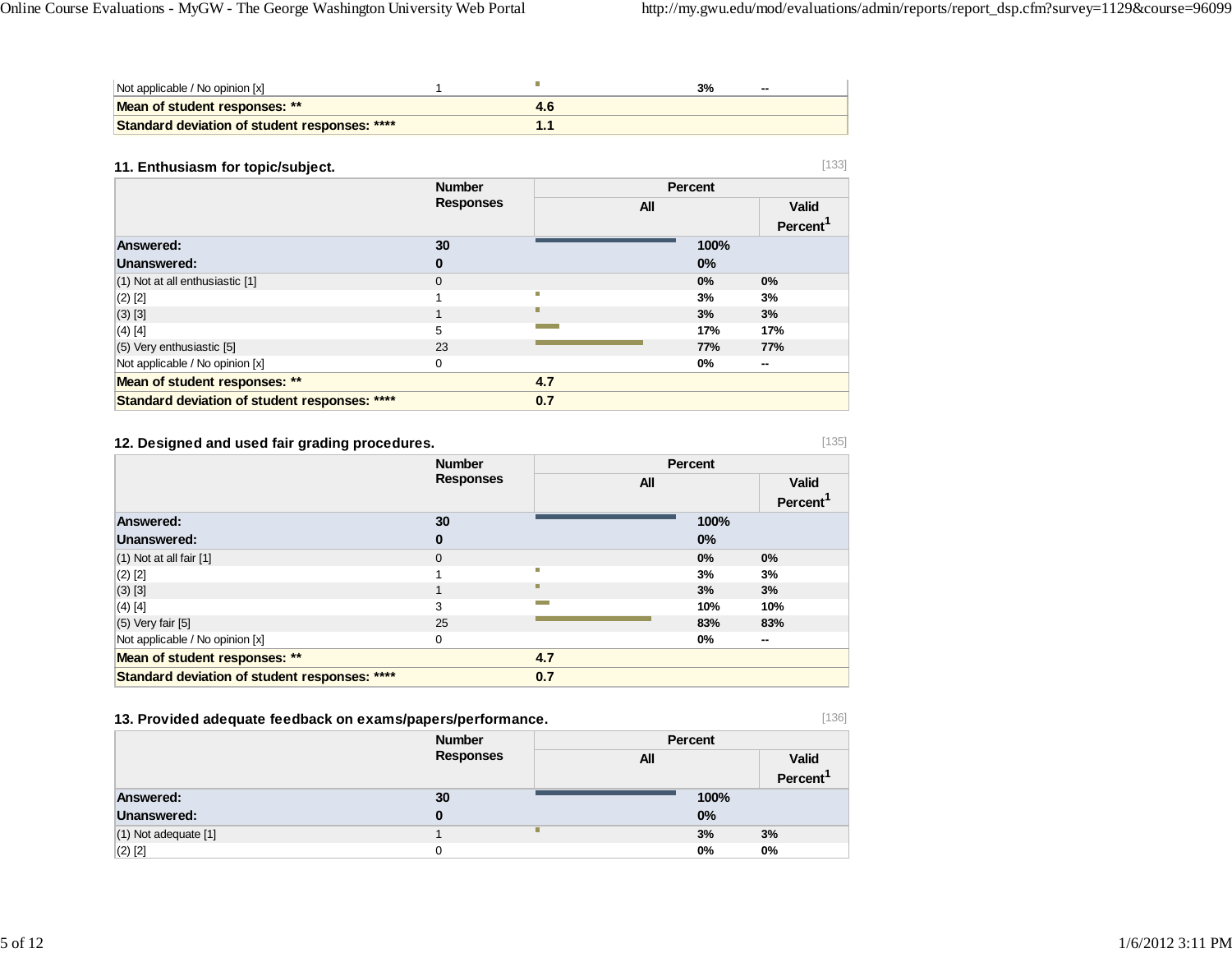[679]

| $(3)$ [3]                                     |    |     | 0%  | 0%             |
|-----------------------------------------------|----|-----|-----|----------------|
| $(4)$ [4]                                     |    |     | 13% | 13%            |
| $(5)$ Very adequate $[5]$                     | 25 |     | 83% | 83%            |
| Not applicable / No opinion [x]               |    |     | 0%  | $\overline{a}$ |
| Mean of student responses: **                 |    | 4.7 |     |                |
| Standard deviation of student responses: **** |    | 0.8 |     |                |

#### **14. Overall rating of the instructor**

 **NumberResponses Percent All ValidPercent<sup>1</sup> Answered: 30 100% Unanswered: 0 0%**(1) Poor [1] 0 **0% 0%** (2) [2] 1 **3% 3%** (3) [3] 1 **3% 3%** (4) [4] 5 **17% 17%** (5) Excellent [5] 23 **77% 77% Mean of student responses: \*\* 4.7 Standard deviation of student responses: \*\*\*\* 0.7**

#### [681] **15. Use this space for any comments you may have about the course, the instructor, readings, etc.**

**Student 21:** Dr. Acquaviva is very helpful and challenging. You can tell she wants her students to learn and will push them succeed. **Student 20:** This was an extremely difficult course for students who had never done research before. I think student would benefit from podcast (or other technology) to explain some of the difficult concepts. Most of my time spent was searching the internet for sources to compliment the text as concepts were difficult for one new to research.

**Student 19:** The material was informative and the assignments were appropriate for a graduate level course.

**Student 16:** Having no background in research, this course was very challenging to me. Professor Young provided adequate feedback in a timely manner.

**Student 15:** Dr. Acquavia was a WONDERFUL instructor! Not only did she try at her very hardest to keep us engaged she also gave us every opportunity to learn new things and apply ourselves to be better! She also had immense respect for all of her students and gave everyone a more than fair chance to excel and succeed in her class!

**Student 14:** This course was very challenging. Creating a research proposal is a new skill that will come in handy later in my nursing career. Initially, I was unclear about what was expected, however discussing each portion of the proposal during the weekly discussions made creating the actual proposal a breeze. This was a great idea on the faculties part and should stay the same. I would have liked to see a breakdown of a completed proposal within the first or second week of the class so that I could see exactly the expected result. **Student 13:** Acquaviva: This was by far the best online class I have ever taken. Feedback was excellent, readings and assignments were

relevant, and instructor was very accessible.

**Student 12:** My instructor was Dr. Young

**Student 11:** The class was designed perfectly! Being able to address the paper each week, and recieve feedback, in the discussion forum was essential to being successful in the class. I had Acquaviva.

**Student 10:** It would be good if there was more consistency amongst instructors and different sides of the class in terms of assignments and grading.

**Student 9:** I was in Kim Acquaviva's section of this course, and I enjoyed everything much more than I expected. I learned a lot and, by the end of the semester, I was incredibly impressed with the scholarly quality of the work I was able to produce. This occurred due to our readings, assignments, discussion board posts, and encouragement from Dr. Acquaviva.

**Student 8:** These results are indicative of Professor Young

**Student 6:** Dr. Acquaviva made a very complex process seem simpler. I really appreciated all the feedback she provided. I also liked how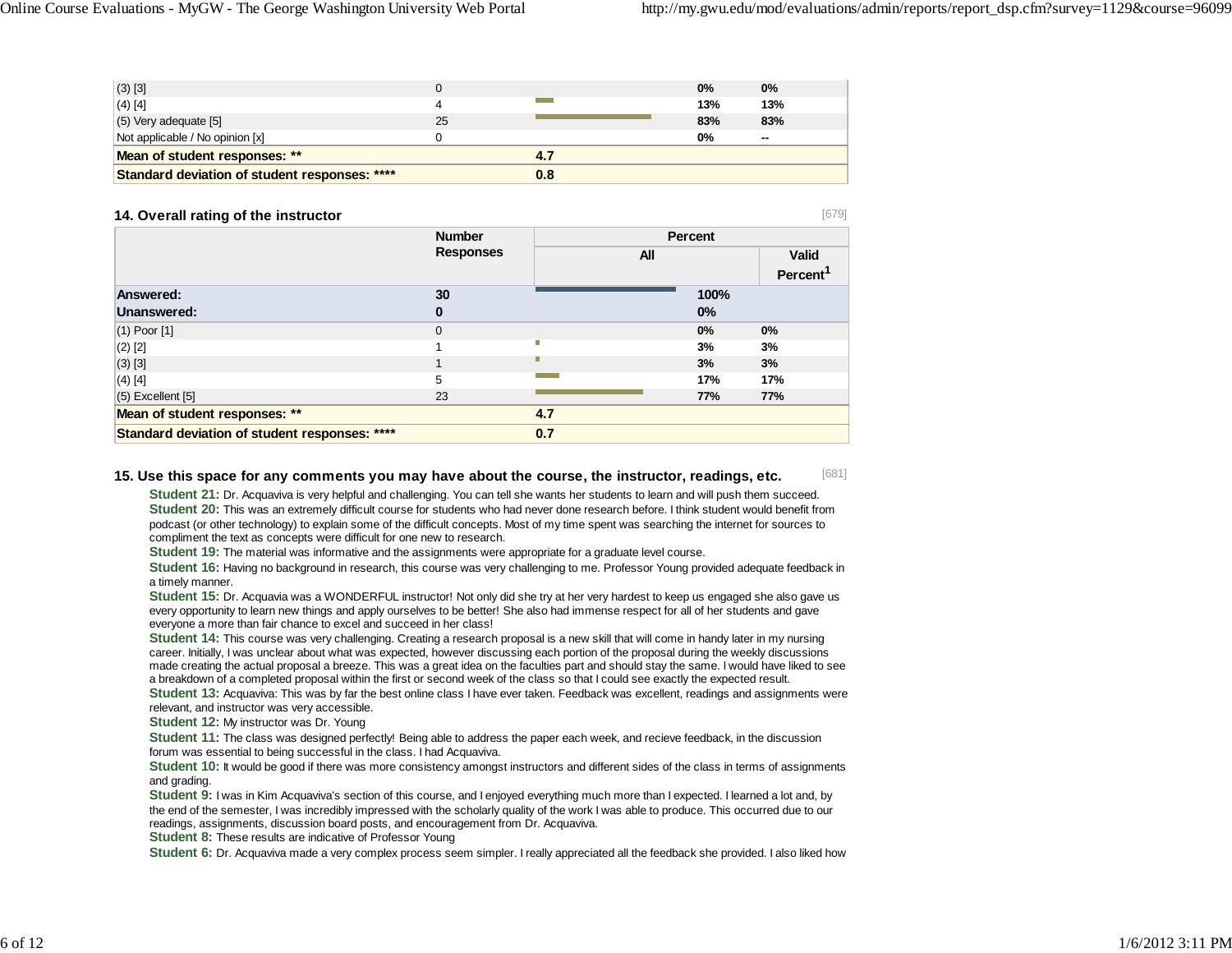she posted our weekly discussion board grade on Blackboard, so we were not left wondering how we were progressing. **Student 5:** My instructor was Dr. Acquaviva, and I think she was simply fantastic. She constantly challenged me by questioning my ideas and encouraging me to defend them, and offering suggestions for my research. She was very accessible, and always graded my work, and provided feedback in a very timely matter. I feel like I have learned so much about research this semester, and I am so proud of my research proposal, which I worked very hard on. This was a challenging course, but I had alot of support from the professor, and from my peers through the discussion board.

**Student 4:** I truly enjoyed this course and the Dr. Acquaviva. Her timely feedback was greatly appreciated along with her weekly words of encouragement.

**Student 3:** Kim-- by far the best online teacher in this program. She was timely in her responses to students (often within a few minutes of emailing). She adapted the class to suite the students unique needs and scheduling. For example, during a week when a paper was due she would either reduce the workload on the discussion board or make it opitional. Her grading was very fair and she provided ample feedback on assignments. She also graded assignments in an efficient manner. Her turn around time was stellar. Her correspondence with students was always respectful and collegial while maintaining professionalism. She never treated students as subjugated individuals or inferior through email correspondence (which is rare in this program). In all honesty she is probably the best online professor I have ever had.

**Student 2:** Evaluation for Dr. Acquaviva

**Student 1:** I really appreciated the amount of feedback on assignments and how the professor was very flexible.

#### **Department-Specific Questions**

| 16. Expected grade in the course |                                   |     |       | [2311]                   |  |
|----------------------------------|-----------------------------------|-----|-------|--------------------------|--|
|                                  | <b>Number</b><br><b>Responses</b> |     |       | Percent                  |  |
|                                  |                                   | All |       | <b>Valid</b>             |  |
|                                  |                                   |     |       | Percent <sup>1</sup>     |  |
| Answered:                        | 30                                |     | 100%  |                          |  |
| Unanswered:                      | 0                                 |     | 0%    |                          |  |
| l A                              | 28                                |     | 93%   | $\overline{\phantom{a}}$ |  |
| в                                |                                   | П   | 3%    | $\sim$                   |  |
| C                                | $\Omega$                          |     | 0%    | $\sim$                   |  |
| D                                | $\Omega$                          |     | $0\%$ | $\sim$                   |  |
| F                                |                                   | п   | 3%    | $\sim$                   |  |
| Don't know                       | $\Omega$                          |     | $0\%$ | $\sim$                   |  |

#### **17. Course expectations were clear.**

[1765]

|                               | <b>Number</b>    |     | Percent              |
|-------------------------------|------------------|-----|----------------------|
|                               | <b>Responses</b> | All | <b>Valid</b>         |
|                               |                  |     | Percent <sup>1</sup> |
| Answered:                     | 30               |     | 100%                 |
| Unanswered:                   | $\bf{0}$         |     | $0\%$                |
| (1) Strongly disagree [1]     | $\mathbf 0$      |     | $0\%$<br>$0\%$       |
| $(2)$ [2]                     |                  | П   | 3%<br>3%             |
| $(3)$ [3]                     | 0                |     | 0%<br>0%             |
| $(4)$ [4]                     | 5                |     | 17%<br>17%           |
| (5) Strongly agree [5]        | 24               |     | 80%<br>80%           |
| Not applicable/No opinion [x] | 0                |     | 0%<br>$\sim$         |
| Mean of student responses: ** |                  | 4.7 |                      |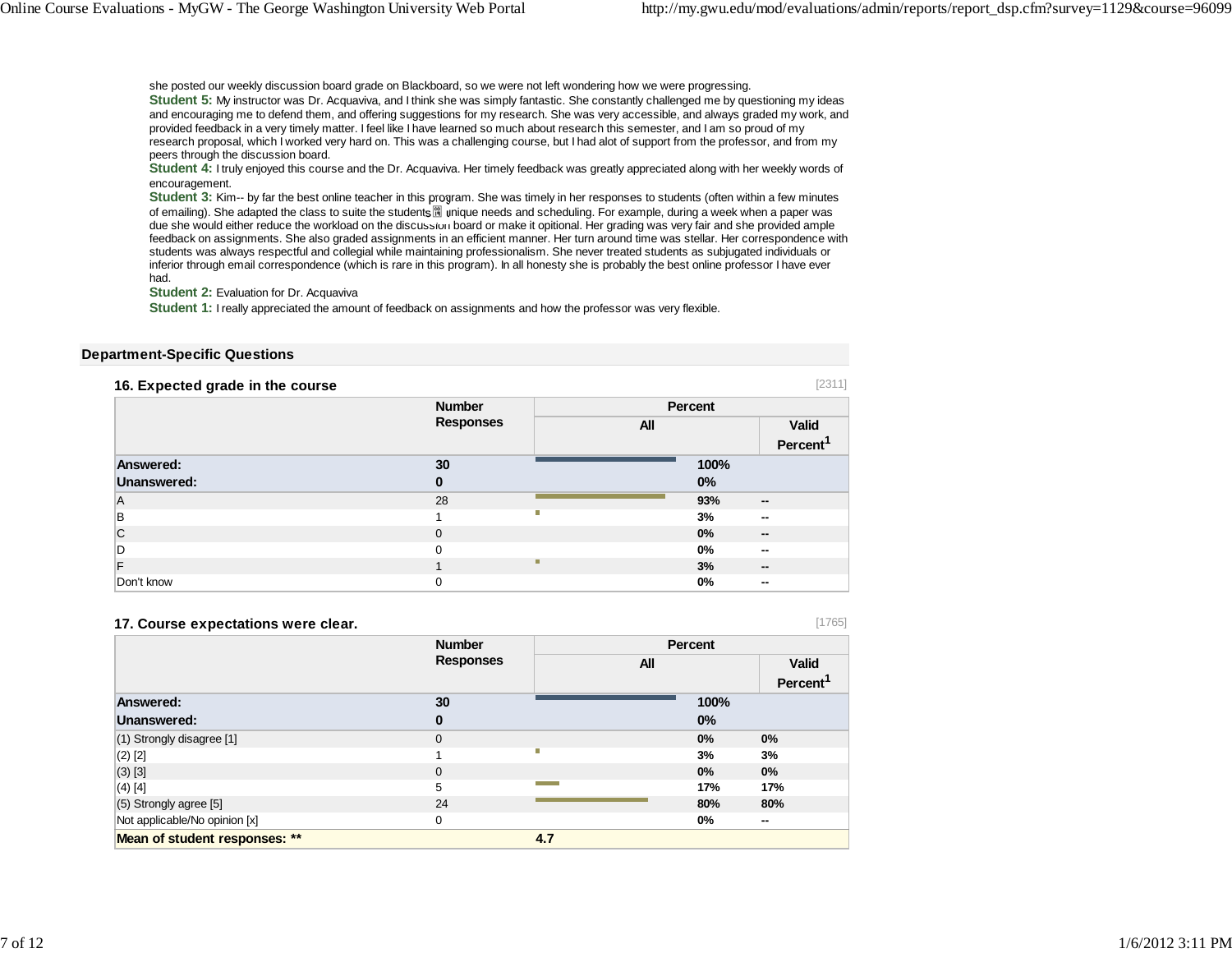**Standard deviation of student responses: \*\*\*\* 0.6**

| 18. Course materials were relevant and current. |                                   |     | [1766]         |                      |  |
|-------------------------------------------------|-----------------------------------|-----|----------------|----------------------|--|
|                                                 | <b>Number</b><br><b>Responses</b> |     | <b>Percent</b> |                      |  |
|                                                 |                                   | All |                | <b>Valid</b>         |  |
|                                                 |                                   |     |                | Percent <sup>1</sup> |  |
| Answered:                                       | 30                                |     | 100%           |                      |  |
| Unanswered:                                     | 0                                 |     | $0\%$          |                      |  |
| (1) Strongly disagree [1]                       | $\mathbf{0}$                      |     | 0%             | 0%                   |  |
| $(2)$ [2]                                       |                                   | Π   | 3%             | 3%                   |  |
| $(3)$ [3]                                       | $\Omega$                          |     | 0%             | 0%                   |  |
| $(4)$ [4]                                       | 6                                 |     | 20%            | 21%                  |  |
| $(5)$ Strongly agree [5]                        | 22                                |     | 73%            | 76%                  |  |
| Not applicable/No opinion [x]                   |                                   | П   | 3%             | $\sim$               |  |
| Mean of student responses: **                   |                                   | 4.7 |                |                      |  |
| Standard deviation of student responses: ****   |                                   | 0.6 |                |                      |  |

**19. Materials in Blackboard were organized and easily accessible.**

[1767]

|                                               | <b>Number</b><br><b>Responses</b> |            | Percent |                      |  |
|-----------------------------------------------|-----------------------------------|------------|---------|----------------------|--|
|                                               |                                   | <b>All</b> |         | <b>Valid</b>         |  |
|                                               |                                   |            |         | Percent <sup>1</sup> |  |
| <b>Answered:</b>                              | 30                                |            | 100%    |                      |  |
| Unanswered:                                   | 0                                 |            | 0%      |                      |  |
| (1) Strongly disagree [1]                     | $\mathbf{0}$                      |            | $0\%$   | 0%                   |  |
| $(2)$ [2]                                     |                                   |            | 3%      | 3%                   |  |
| $(3)$ [3]                                     |                                   | ш          | 3%      | 3%                   |  |
| $(4)$ [4]                                     | 5                                 |            | 17%     | 17%                  |  |
| $(5)$ Strong agree [5]                        | 23                                |            | 77%     | 77%                  |  |
| Not applicable/No opinion [x]                 | 0                                 |            | 0%      | --                   |  |
| Mean of student responses: **                 |                                   | 4.7        |         |                      |  |
| Standard deviation of student responses: **** |                                   | 0.7        |         |                      |  |

| 20. Feedback on assignments and examinations was received in a timely manner. |                  |         |         |
|-------------------------------------------------------------------------------|------------------|---------|---------|
|                                                                               | <b>Number</b>    | Percent |         |
|                                                                               | <b>Responses</b> | All     | Valid   |
|                                                                               |                  |         | Percent |
| Answered:                                                                     | 29               | 97%     |         |
| Unanswered:                                                                   |                  | 3%      |         |
| $(1)$ Strong disagree [1]                                                     |                  | 3%      | 3%      |
| $(2)$ [2]                                                                     | 0                | 0%      | 0%      |
| $(3)$ [3]                                                                     | $\Omega$         | 0%      | 0%      |
| $(4)$ [4]                                                                     |                  | 23%     | 24%     |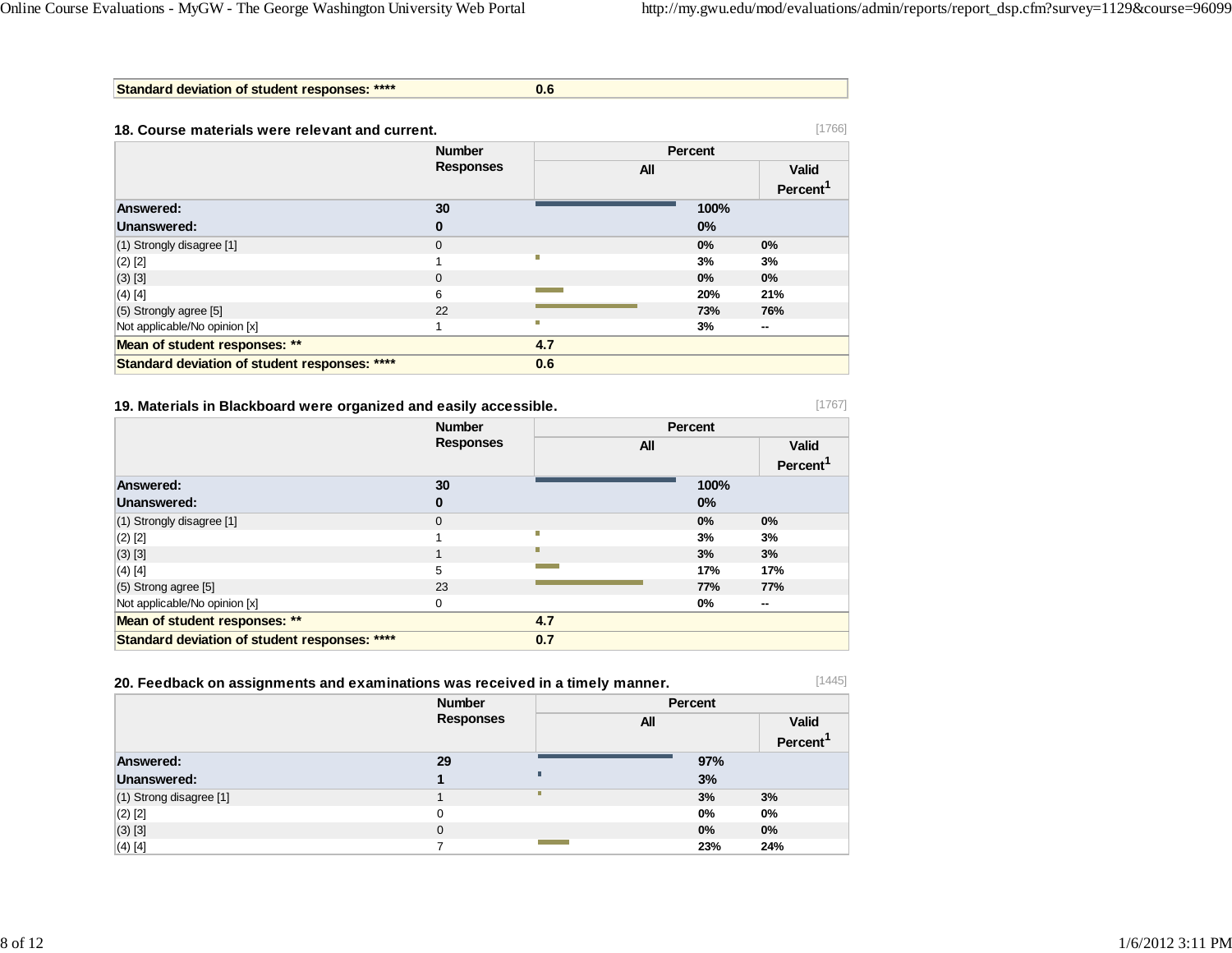| $(5)$ Strongly agree [5]                      |     | 70% | 72%    |
|-----------------------------------------------|-----|-----|--------|
| Not applicable/ No opinion [x]                |     | 0%  | $\sim$ |
| Mean of student responses: **                 | 4.6 |     |        |
| Standard deviation of student responses: **** | 0.8 |     |        |

## **21. The instructor encouraged discussions, questions, and the expression of ideas.**

|                                               | <b>Number</b>    |            | Percent |                         |  |
|-----------------------------------------------|------------------|------------|---------|-------------------------|--|
|                                               | <b>Responses</b> | <b>All</b> |         | <b>Valid</b><br>Percent |  |
| Answered:                                     | 29               |            | 97%     |                         |  |
| Unanswered:                                   |                  |            | 3%      |                         |  |
| (1) Strongly disagree [1]                     | $\mathbf{0}$     |            | $0\%$   | 0%                      |  |
| $(2)$ [2]                                     |                  |            | 3%      | 3%                      |  |
| $(3)$ [3]                                     |                  |            | 3%      | 3%                      |  |
| $(4)$ [4]                                     | 3                |            | 10%     | 10%                     |  |
| (5) Strongly agree [5]                        | 24               |            | 80%     | 83%                     |  |
| Not applicable/No opinion [x]                 | $\Omega$         |            | 0%      | --                      |  |
| Mean of student responses: **                 |                  | 4.7        |         |                         |  |
| Standard deviation of student responses: **** |                  | 0.7        |         |                         |  |

## **22. The instructor encouraged the use of current resources.**

[2312]

[1768]

|                                               | <b>Number</b>    |     | Percent |                      |
|-----------------------------------------------|------------------|-----|---------|----------------------|
|                                               | <b>Responses</b> | All |         | <b>Valid</b>         |
|                                               |                  |     |         | Percent <sup>1</sup> |
| Answered:                                     | 30               |     | 100%    |                      |
| Unanswered:                                   | 0                |     | 0%      |                      |
| (1) Strongly disagree [1]                     | $\mathbf{0}$     |     | 0%      | 0%                   |
| $(2)$ [2]                                     |                  | Π   | 3%      | 3%                   |
| $(3)$ [3]                                     | $\mathbf{0}$     |     | 0%      | $0\%$                |
| (4) [4]                                       | 4                |     | 13%     | 13%                  |
| $(5)$ Strongly agree [5]                      | 25               |     | 83%     | 83%                  |
| Not applicable/No opinion                     | 0                |     | 0%      | $\sim$               |
| Mean of student responses: **                 |                  | 4.8 |         |                      |
| Standard deviation of student responses: **** |                  | 0.6 |         |                      |

## **23. The instructor used effective instructional strategies.**

[2313]

|                           | -                |         |                      |
|---------------------------|------------------|---------|----------------------|
|                           | <b>Number</b>    | Percent |                      |
|                           | <b>Responses</b> | All     | <b>Valid</b>         |
|                           |                  |         | Percent <sup>'</sup> |
| <b>Answered:</b>          | 30               | 100%    |                      |
| <b>Unanswered:</b>        |                  | 0%      |                      |
| (1) Strongly disagree [1] | Ш                | 3%      | 3%                   |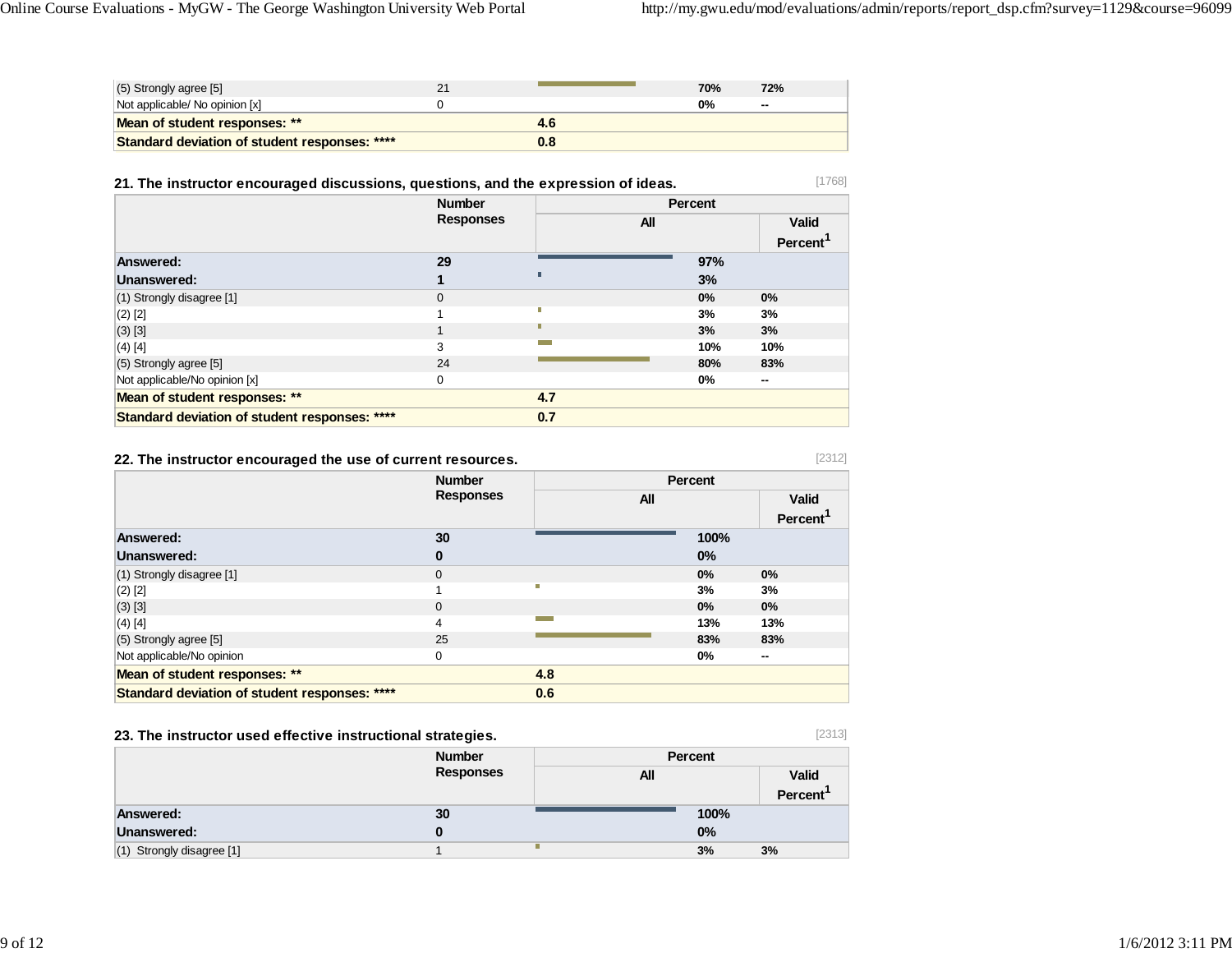| $(2)$ [2]                                     |     |     | 7%  | 7%     |
|-----------------------------------------------|-----|-----|-----|--------|
| $(3)$ [3]                                     |     | П   | 3%  | 3%     |
| $(4)$ [4]                                     |     |     | 10% | 10%    |
| $(5)$ Strongly agree [5]                      | 23  |     | 77% | 77%    |
| Not applicable/No opinion                     |     |     | 0%  | $\sim$ |
| Mean of student responses: **                 |     | 4.5 |     |        |
| Standard deviation of student responses: **** | 1.1 |     |     |        |

[2314] **24. Please describe the most positive aspect(s) of this course. What should stay the same? (If multiple instructors are responsible for implementing this course, identify the instructor by name when applicable).**

**Student 3:** With the exception of the great teacher, I would say that this course does not belong in the curriculum. I have no interest in pursuing research or a Master is degree and would have felt more confident in my launch into the nursing world if this semester had been used to finalize practical skills. I feel very rusty and all the basics should be gone over again not spent in online courses. **Student 2:** Evaluation for Dr. Acquaviva

**Student 1:** The feedback on assignments was the best.

**Student 21:** I like how the course used a grading rubric to grade the papers. The grading rubric helps the grading stay fair between two different professors teaching to course.

**Student 20:** Organization of the course was excellent. Professor was very available and supportive.

**Student 19:** online format, discussion board assignments, ability to turn in a draft before final research proposal

**Student 18:** I really liked that the discussion boards were related to our research project. Prof. Acquaviva gave useful feedback so that we could be sure we were on the right track, and had a good understanding of research concepts. It was very helpful, I feel I learned a great deal.

**Student 17:** The design of our research proposal assignment was clear and easy to understand. Breaking up the paper into smaller assignments allowed us to provide significant attention to each part and revise/edit as we went along.

**Student 16:** The weekly discussion posts were relevant to the paper, which I found very helpful.

**Student 15:** Dr. Aquaviva was the most positive aspect in the course and made everyone have a great time learning the new materials! I especially liked how the discussion board related to our paper that was assigned and completed at the end of the course, it really helped ease the process in writing the paper, step by step through each week!

**Student 13:** Acquaviva: This was the most amazingly organized online class and maybe any class I have ever had! THIS CLASS SHOULD BE A USED AS A MODEL FOR ALL OTHER ONLINE CLASSES AT GW. All assignments were outlined before the semester started to facilitate time management, a must considering the complexity of our schedules this semester. Moreover the assignments were extremely relevant to the subject matter and helped prepare for the larger end of semester assignment. The class facilitated learning in a way I have never seen in an online class. Amazing! Professors were also always available by every means of communication. Excellent

**Student 12:** I learned how to write a research proposal.

**Student 11:** Leave the structure as is - it's perfect.

**Student 9:** One of the best things about this course was that - for once in a college-level class - the way that (literally) everything was set up actually made complete sense. Each weekly discussion board post went along with our proposal and helped us to develop our research skills in a step-by-step manner. Another great thing about this course was the instructor, Kim Acquaviva. She is honestly one of the best professors I have ever had. She respected us as students, and that certainly helped us to respect her even more as a professor. Because she treated us with such kindness and respect, it only made us want to work harder and succeed in the course. She provided invaluable feedback that has really helped me to develop my interest and my voice in research.

**Student 8:** Dr. Young provided speedy feedback and lots of encouragement.

**Student 7:** Making weekly sessions correlate to the paper sections was a good way to keep me on track with my research.

**Student 6:** Multiple avenues and opportunities to be successful.

**Student 5:** Dr. Acquaviva was my instructor for this course - the most positive aspect of this class was the discussion board. The board was laid out in a way where the weekly assignments were really centered around our final research paper. Every week, the discussion facilitated a way for students to put down their plans and ideas about a particular section of the paper, and Dr. Acquaviva would provide feedback, in addition to the feedback provided by other students. This should definitely remain the same for this course. Dr. Acquaviva did an excellent job of providing feedback to my paper, and answering any questions/addressing any of my concerns in an extremely timely manner. She also would challenge me by asking questions about my research proposal, which enabled me to consider new approaches that I hadn't thought of.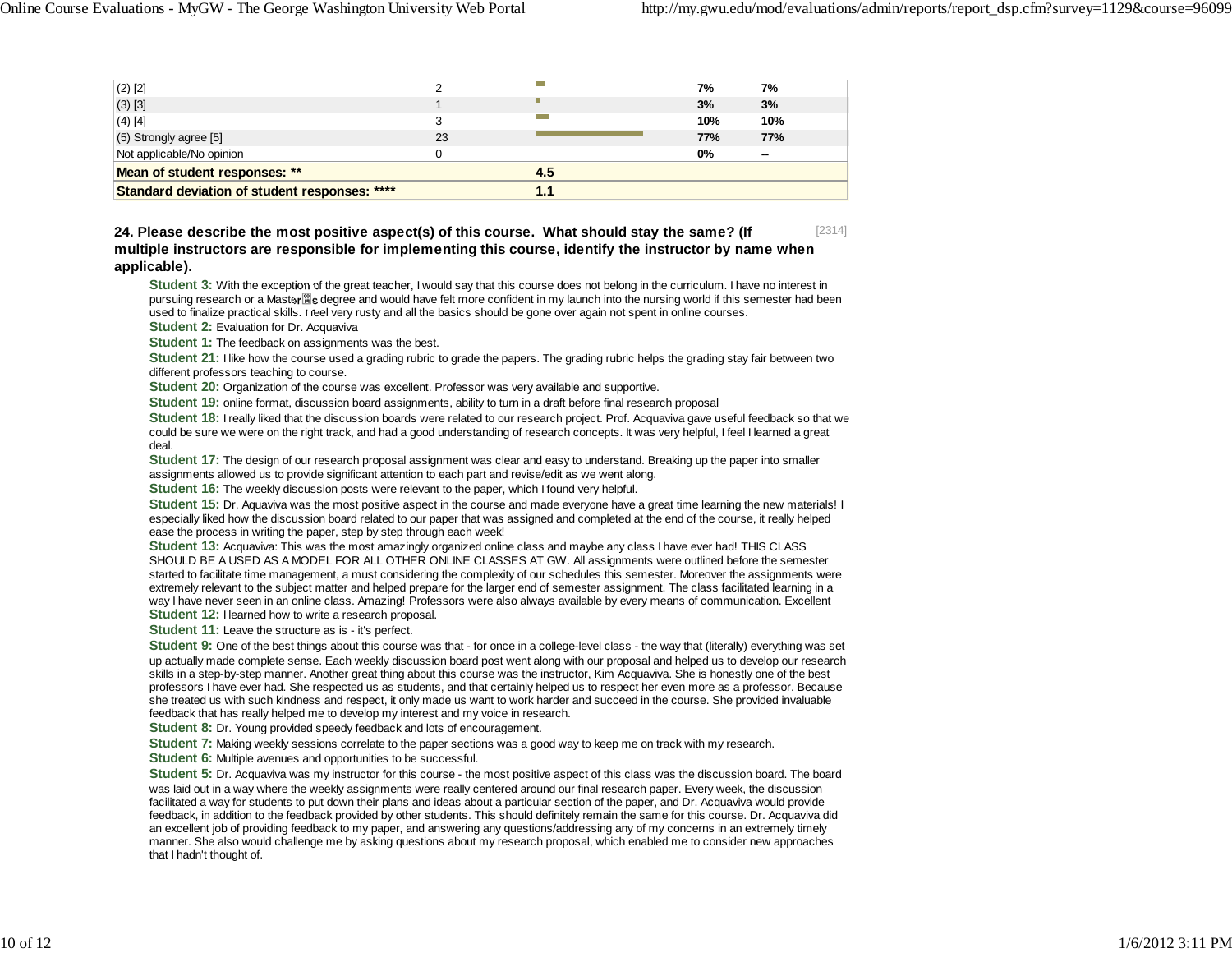**Student 4:** Dr. Acquaviva made this course enjoyable because she was always encouraging us throughout the course. Also, her feedback was very thorough and speedy. Great course and great teacher.

[2315] **25. Which aspect(s) of the course need(s) the greatest improvement and what recommendations do you have for improvement? (If multiple instructors are responsible for implementing this course, identify the instructor by name when applicable).**

**Student 21:** I think the final paper should be due before pinning. The two different sections should be more consistent in having posts due.

**Student 1:** More information regarding the research proposal and sections would be helpful. Especially on the stats-as I felt completely uncomfortable writing this section of my paper.

**Student 19:** peer review of research proposal was not helpful, and was time consuming.

**Student 17:** When different faculty are teaching different groups, expectations and requirements of each group should be equal.

**Student 16:** While I appreciate the exercise of completing a peer critique for the research paper. I was a little uncomfortable assigning points to each section. I understand the intent behind the exercise, but I would suggest, in the future, just having students provide written comments as feedback for each section rather than having them assign points.

**Student 15:** The split instructors made it difficult for some people.

**Student 14:** It would be useful to have a larger discussion about research frameworks as well as the data collection and analysis portions of this project as they were the most confusing.

**Student 13:** Acquaviva: I would change nothing. Again I think that every online class at GW should be modeled after this one.

**Student 12:** Instructor feedback was not always in the most constructive or helpful way. Have friends who are teachers and professors, grading in this course was stringent considering we are undergraduate students who have no experience in research.

**Student 9:** I honestly thought that course worked really well the way that it was set up. No recommendations for improvement!

**Student 8:** None

**Student 7:** I had Young, and I think that she should make sure to respond to people's post and give feedback so as to avoid personal emails about sections that people don't fully understand.

**Student 5:** Dr. Acquaviva was my instructor for this course - I honestly cannot think of any improvements for this course. I think her teaching methods were excellent.

**Student 4:** None

**Student 3:** The research proposal is overwhelming and again something that I feel should not be in this curriculum. I have no interest in pursuing research. It would be as if you put a mandatory grant writing course in the program. **Student 2:** Evaluation for Dr. Acquaviva

**Student 20:** Finding alternative ways to explain concepts (other than the text since course is online)

1 - *Valid Percent: Excludes missing, not applicable, and/or blank responses.*

\*\* - *Mean of student responses: The mean is the arithmetic average of a set of scores found by summing the scores from each student and dividing that sum by the number of students who answered with a valid answer to this question.*

\*\*\* - *Mean of courses: The mean is the arithmetic average of a set of scores found by summing the mean from each course and dividing that sum by the number of courses that asked this question. This can be viewed as the mean of means of courses.*

\*\*\*\* - *Standard deviation of student responses: A measure of the variability or dispersion in a set of scores that provides an indication of the average amount by which the student scores deviate from the student mean of the distribution*

\*\*\*\*\* - *Standard deviation of courses: A measure of the variability or dispersion in a set of scores (mean of each course) that provides an indication of the average amount by which each of the course mean deviates from the mean of the distribution of all course means. This is the standard deviation that you should refer to if you are comparing one course to all the courses.*